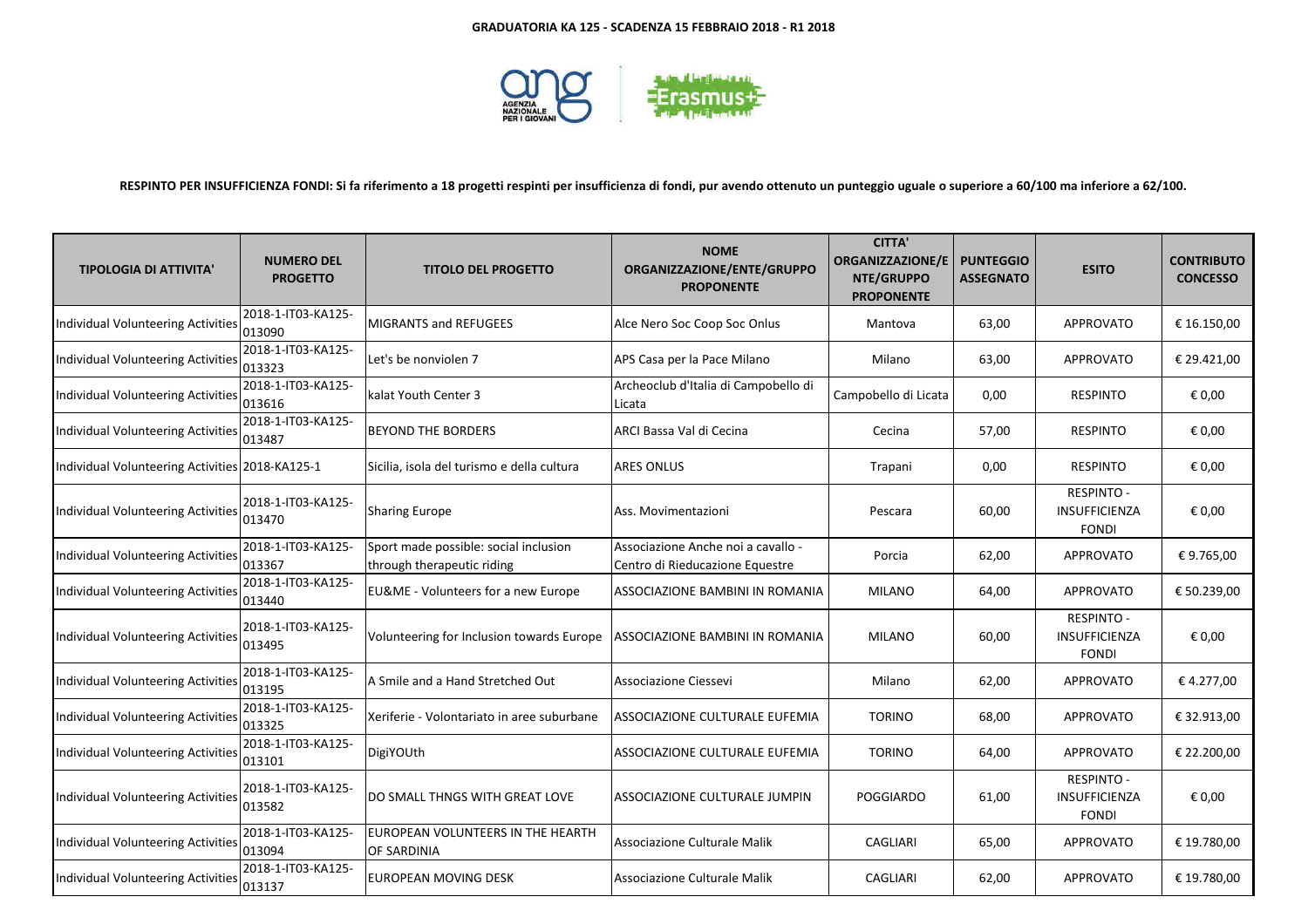| <b>TIPOLOGIA DI ATTIVITA'</b>             | <b>NUMERO DEL</b><br><b>PROGETTO</b> | <b>TITOLO DEL PROGETTO</b>                                       | <b>NOME</b><br>ORGANIZZAZIONE/ENTE/GRUPPO<br><b>PROPONENTE</b>                        | <b>CITTA'</b><br><b>ORGANIZZAZIONE/E</b><br>NTE/GRUPPO<br><b>PROPONENTE</b> | <b>PUNTEGGIO</b><br><b>ASSEGNATO</b> | <b>ESITO</b>                                              | <b>CONTRIBUTO</b><br><b>CONCESSO</b> |
|-------------------------------------------|--------------------------------------|------------------------------------------------------------------|---------------------------------------------------------------------------------------|-----------------------------------------------------------------------------|--------------------------------------|-----------------------------------------------------------|--------------------------------------|
| <b>Individual Volunteering Activities</b> | 2018-1-IT03-KA125-<br>013063         | EUROPEAN VOLUNTEERS IN THE HEARTH<br>OF SARDINIA                 | Associazione Culturale Malik                                                          | <b>CAGLIARI</b>                                                             | 0,00                                 | RESPINTO - INVIO<br><b>MULTIPLO</b>                       | € 0,00                               |
| <b>Individual Volunteering Activities</b> | 2018-1-IT03-KA125-<br>013522         | Welcome to Little Italy                                          | ASSOCIAZIONE DI PROMOZIONE<br>SOCIALE JOINT                                           | MILANO                                                                      | 65,00                                | <b>APPROVATO</b>                                          | € 58.005,00                          |
| Individual Volunteering Activities        | 2018-1-IT03-KA125-<br>013185         | Living in harmony: humans, animals, plants                       | ASSOCIAZIONE DI PROMOZIONE<br>SOCIALE KORA                                            | PASSIGNANO SUL<br>TRASIMENO                                                 | 65,00                                | APPROVATO                                                 | € 31.501,00                          |
| Individual Volunteering Activities        | 2018-1-IT03-KA125-<br>013004         | <b>Hands for Smiles</b>                                          | ASSOCIAZIONE DI PROMOZIONE<br>SOCIALE KORA                                            | PASSIGNANO SUL<br><b>TRASIMENO</b>                                          | 60,00                                | <b>RESPINTO -</b><br>INSUFFICIENZA<br><b>FONDI</b>        | € 0,00                               |
| Individual Volunteering Activities        | 2018-1-IT03-KA125-<br>012913         | We participate and We involve                                    | Associazione di Promozione Sociale<br><b>SEI</b>                                      | <b>Brindisi</b>                                                             | 60,00                                | <b>RESPINTO -</b><br>INSUFFICIENZA<br><b>FONDI</b>        | € 0,00                               |
| Individual Volunteering Activities        | 2018-1-IT03-KA125-<br>012984         | <b>Bring Global to Rural</b>                                     | Associazione di Promozione Sociale<br><b>SEI</b>                                      | <b>Brindisi</b>                                                             | 60,00                                | <b>RESPINTO -</b><br>INSUFFICIENZA<br><b>FONDI</b>        | € 0,00                               |
| <b>Individual Volunteering Activities</b> | 2018-1-IT03-KA125-<br>012891         | Stop and Go!                                                     | Associazione InCo - Molfetta                                                          | Molfetta                                                                    | 62,00                                | <b>APPROVATO</b>                                          | € 59.992,00                          |
| Individual Volunteering Activities        | 2018-1-IT03-KA125-<br>013538         | VOW: VOlunteering to make the World                              | <b>ASSOCIAZIONE INCO</b><br>INTERCULTURALITA&<br>COMUNICAZIONE                        | <b>TRENTO</b>                                                               | 71,00                                | <b>APPROVATO</b>                                          | € 59.911,00                          |
| Individual Volunteering Activities        | 2018-1-IT03-KA125-<br>013531         | Volunteering, tool for youth participation<br>enhancement        | ASSOCIAZIONE INFORMAGIOVANI                                                           | PALERMO                                                                     | 65,00                                | <b>APPROVATO</b>                                          | € 35.076,00                          |
| Individual Volunteering Activities        | 2018-1-IT03-KA125-<br>013537         | Supporting African Refugee Students<br><b>Education in Cairo</b> | ASSOCIAZIONE INTERCULTURALE NUR                                                       | <b>CAGLIARI</b>                                                             | 60,00                                | <b>RESPINTO -</b><br><b>INSUFFICIENZA</b><br><b>FONDI</b> | € 0,00                               |
| Individual Volunteering Activities        | 2018-1-IT03-KA125-<br>013407         | Bridging the gap                                                 | ASSOCIAZIONE INTERNAZIONALE PER<br>LA COOPERAZIONE E L'EDUCAZIONE<br><b>NEL MONDO</b> | <b>ROMA</b>                                                                 | 0,00                                 | <b>RESPINTO</b>                                           | € 0,00                               |
| Individual Volunteering Activities        | 2018-1-IT03-KA125-<br>013121         | Fuera Frontera                                                   | Associazione La Stazione                                                              | San Miniato                                                                 | 76,00                                | APPROVATO                                                 | € 6.978,80                           |
| <b>Individual Volunteering Activities</b> | 2018-1-IT03-KA125-<br>013463         | YOUTH CENTER - ARCANK'IO                                         | ASSOCIAZIONE PACEFUTURO onlus                                                         | <b>PETTINENGO</b>                                                           | 52,00                                | <b>RESPINTO</b>                                           | € 0,00                               |
| <b>Individual Volunteering Activities</b> | 2018-1-IT03-KA125-<br>013225         | Volunteer Together For Inclusion                                 | Associazione per la Formazione, gli<br>Scambi e le Attività Interculturali            | Roma                                                                        | 62,00                                | <b>APPROVATO</b>                                          | € 66.407,64                          |
| <b>Individual Volunteering Activities</b> | 2018-1-IT03-KA125-<br>013529         | <b>Educating Arboretum life</b>                                  | Associazione Sportiva Dilettantistica<br>Culturale Salvaj                             | Monesiglio                                                                  | 62,00                                | APPROVATO                                                 | € 16.150,00                          |
| <b>Individual Volunteering Activities</b> | 2018-1-IT03-KA125-<br>013517         | Storying the woods                                               | Associazione Sportiva Dilettantistica<br>Culturale Salvaj                             | Monesiglio                                                                  | 60,00                                | <b>RESPINTO -</b><br>INSUFFICIENZA<br>FONDI               | € 0,00                               |
| Individual Volunteering Activities        | 2018-1-IT03-KA125-<br>013479         | Towards Integration 2                                            | Associazione T.E.So.Ri.                                                               | Asti                                                                        | 64,00                                | APPROVATO                                                 | € 10.118,00                          |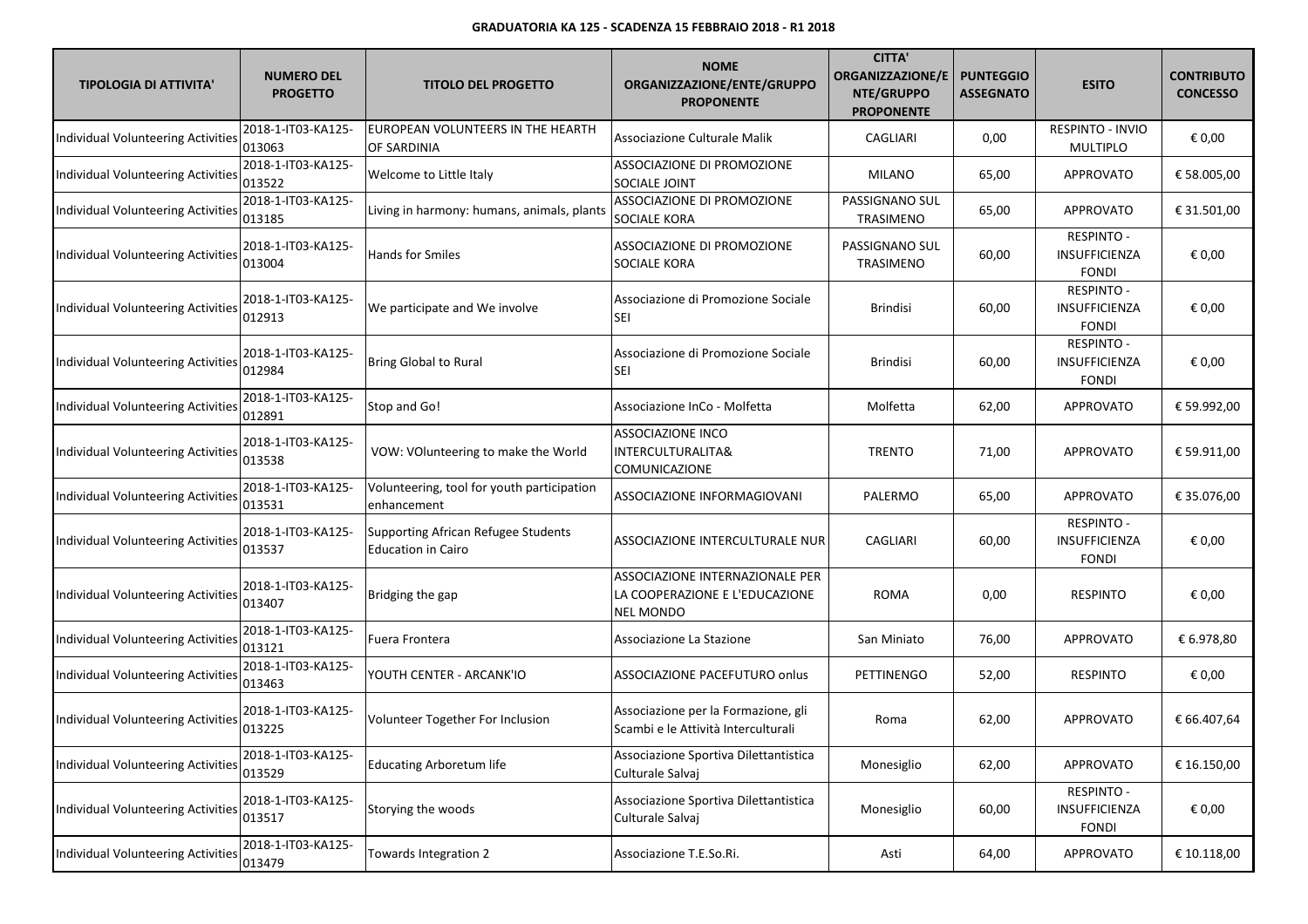| <b>TIPOLOGIA DI ATTIVITA'</b>                                           | <b>NUMERO DEL</b><br><b>PROGETTO</b> | <b>TITOLO DEL PROGETTO</b>                                                       | <b>NOME</b><br>ORGANIZZAZIONE/ENTE/GRUPPO<br><b>PROPONENTE</b>                         | <b>CITTA'</b><br><b>ORGANIZZAZIONE/E</b><br>NTE/GRUPPO<br><b>PROPONENTE</b> | <b>PUNTEGGIO</b><br><b>ASSEGNATO</b> | <b>ESITO</b>                                       | <b>CONTRIBUTO</b><br><b>CONCESSO</b> |
|-------------------------------------------------------------------------|--------------------------------------|----------------------------------------------------------------------------------|----------------------------------------------------------------------------------------|-----------------------------------------------------------------------------|--------------------------------------|----------------------------------------------------|--------------------------------------|
| Individual Volunteering Activities                                      | 2018-1-IT03-KA125-<br>013059         | Help and Empower Yourself                                                        | ASSOCIAZIONE UNIAMOCI ONLUS                                                            | PALERMO                                                                     | 64,00                                | <b>APPROVATO</b>                                   | € 17.561,59                          |
| Individual Volunteering Activitie                                       | 2018-1-IT03-KA125-<br>013613         | Youth for Change                                                                 | Cantiere Giovani Cooperativa Sociale<br><b>ONLUS</b>                                   | Frattamaggiore                                                              | 70,00                                | <b>APPROVATO</b>                                   | €41.285,00                           |
| Individual Volunteering Activitie:                                      | 2018-1-IT03-KA125-<br>013417         | SMILE & GO                                                                       | CEMEA DEL MEZZOGIORNO ONLUS                                                            | <b>ROMA</b>                                                                 | 66,00                                | <b>APPROVATO</b>                                   | € 104.265,00                         |
| <b>Individual Volunteering Activities</b>                               | 2018-1-IT03-KA125-<br>013322         | Rompi i confini! Prenditi cura degli altri.                                      | Centro Culturale Ricreativo Fonti San<br>Lorenzo                                       | Recanati                                                                    | 60,00                                | <b>RESPINTO -</b><br>INSUFFICIENZA<br><b>FONDI</b> | € 0,00                               |
| <b>Advance Planning Visit - Group</b><br><b>Volunteering Activities</b> | 2018-1-IT03-KA125-<br>013332         | Young People in action                                                           | Centro Internazionale delle culture<br><b>UBUNTU</b>                                   | Palermo                                                                     | 0,00                                 | <b>RESPINTO</b>                                    | € 0,00                               |
| Individual Volunteering Activities                                      | 2018-1-IT03-KA125-<br>013290         | Volunteers for the Common Good                                                   | Centro Solidarietà Incontro Ascolto e<br>Prima Accoglienza ONLUS                       | Chieti                                                                      | 68,00                                | <b>APPROVATO</b>                                   | € 24.933,00                          |
| Individual Volunteering Activities                                      | 2018-1-IT03-KA125-<br>013008         | YOUng Culture                                                                    | COMITATO D'INTESA TRA LE<br>ASSOCIAZIONI VOLONTARISTICHE<br>DELLA PROVINCIA DI BELLUNO | <b>BELLUNO</b>                                                              | 63,00                                | <b>APPROVATO</b>                                   | € 20.148,00                          |
| Individual Volunteering Activities                                      | 2018-1-IT03-KA125-<br>012979         | Belonging:identity and community through<br>generations                          | COMMISSIONE SINODALE PER LA<br><b>DIACONIA</b>                                         | <b>TORRE PELLICE</b>                                                        | 66,00                                | <b>APPROVATO</b>                                   | € 89.803,60                          |
| Individual Volunteering Activities                                      | 2018-1-IT03-KA125-<br>012974         | Open your hear: volunteering to improve<br>welcoming and hosting practices       | COMMISSIONE SINODALE PER LA<br><b>DIACONIA</b>                                         | <b>TORRE PELLICE</b>                                                        | 61,00                                | RESPINTO -<br>INSUFFICIENZA<br><b>FONDI</b>        | € 0,00                               |
| Individual Volunteering Activities                                      | 2018-1-IT03-KA125-<br>013461         | <b>NOBODY</b>                                                                    | COMUNE DI CREMONA                                                                      | CREMONA                                                                     | 65,00                                | APPROVATO                                          | € 30.231,00                          |
| Individual Volunteering Activitie                                       | 2018-1-IT03-KA125-<br>013224         | Young Europeans for Padua                                                        | COMUNE DI PADOVA                                                                       | PADOVA                                                                      | 64,00                                | <b>APPROVATO</b>                                   | € 16.732,00                          |
| Individual Volunteering Activities                                      | 2018-1-IT03-KA125-<br>013614         | Together is better                                                               | Consorzio Solidarietà Sociale Forlì-<br>Cesena società cooperativa sociale             | Forli'                                                                      | 62,00                                | <b>APPROVATO</b>                                   | €49.900,00                           |
| Individual Volunteering Activities                                      | 2018-1-IT03-KA125-<br>013471         | Discovering Russia, discovering me                                               | Consorzio Solidarietà Sociale Forlì-<br>Cesena società cooperativa sociale             | Forli'                                                                      | 58,00                                | <b>RESPINTO</b>                                    | € 0,00                               |
| Individual Volunteering Activities                                      | 2018-1-IT03-KA125-<br>013514         | Summer of inclusion                                                              | Cooperativa Sociale Artemide                                                           | Latiano                                                                     | 0,00                                 | <b>RESPINTO</b>                                    | € 0,00                               |
| Individual Volunteering Activities                                      | 2018-1-IT03-KA125-<br>013270         | Bosco Summer Camp 2018                                                           | CSV Insubria - Centro di Servizio per il<br>Volontariato dell'Insubria                 | Varese                                                                      | 60,00                                | <b>RESPINTO -</b><br>INSUFFICIENZA<br><b>FONDI</b> | € 0,00                               |
| Advance Planning Visit -<br>Individual Volunteering Activities 012950   | 2018-1-IT03-KA125-                   | Prevenzione rischio NEET: un progetto di<br>accoglienza e supporto alla crescita | Diapason Coop soc arl onlus                                                            | Milano                                                                      | 62,00                                | <b>APPROVATO</b>                                   | € 10.117,00                          |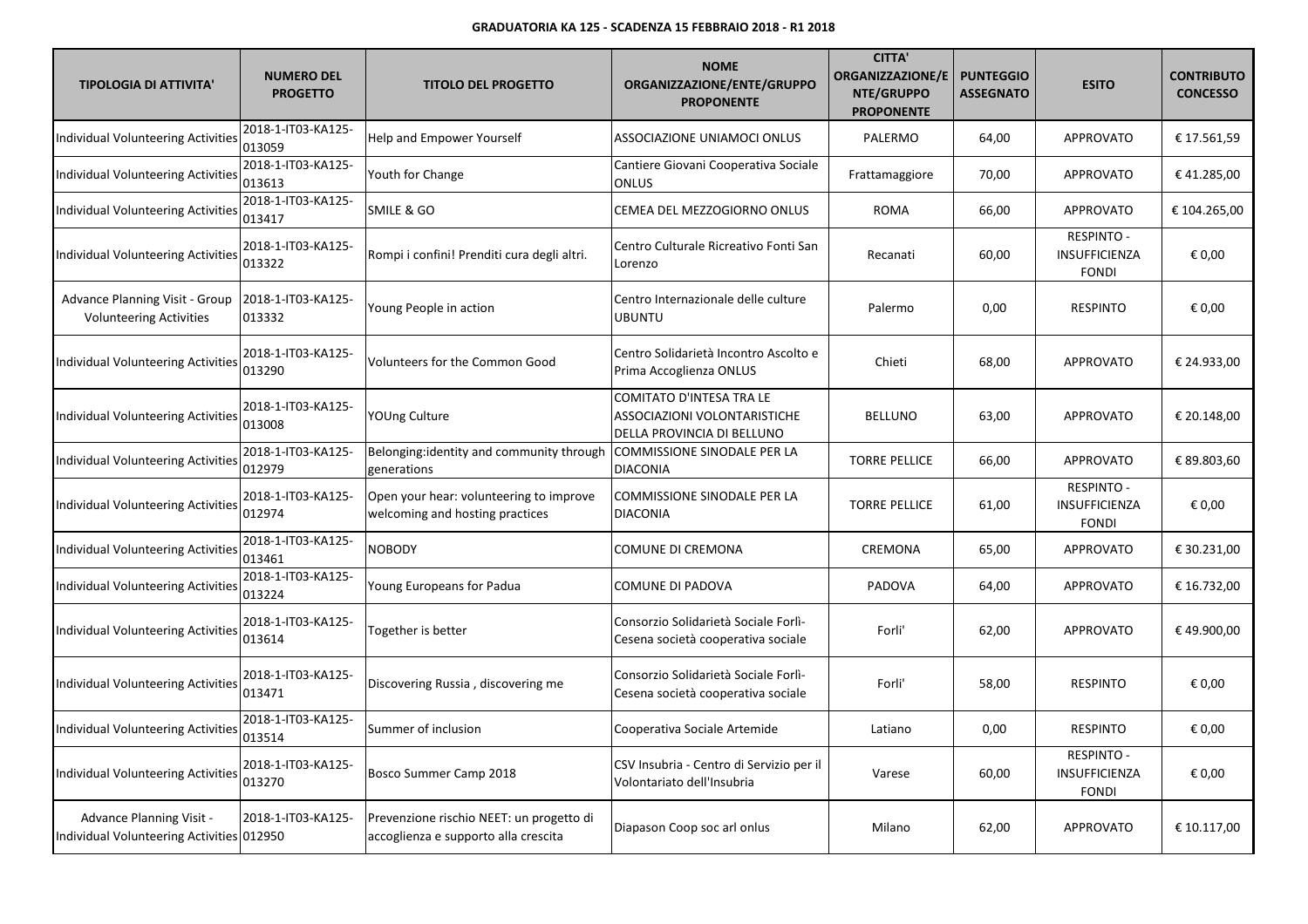| <b>TIPOLOGIA DI ATTIVITA'</b>                                                       | <b>NUMERO DEL</b><br><b>PROGETTO</b> | <b>TITOLO DEL PROGETTO</b>                                              | <b>NOME</b><br>ORGANIZZAZIONE/ENTE/GRUPPO<br><b>PROPONENTE</b>            | <b>CITTA'</b><br><b>ORGANIZZAZIONE/E</b><br>NTE/GRUPPO<br><b>PROPONENTE</b> | <b>PUNTEGGIO</b><br><b>ASSEGNATO</b> | <b>ESITO</b>                                       | <b>CONTRIBUTO</b><br><b>CONCESSO</b> |
|-------------------------------------------------------------------------------------|--------------------------------------|-------------------------------------------------------------------------|---------------------------------------------------------------------------|-----------------------------------------------------------------------------|--------------------------------------|----------------------------------------------------|--------------------------------------|
| Individual Volunteering Activities                                                  | 2018-1-IT03-KA125-<br>013333         | <b>EU Volunteers for Social Inclusion</b>                               | <b>ENGIM - ENTE NAZIONALE</b><br><b>GIUSEPPINI DEL MURIALDO</b>           | <b>ROMA</b>                                                                 | 60,00                                | <b>RESPINTO -</b><br>INSUFFICIENZA<br><b>FONDI</b> | € 0,00                               |
| Individual Volunteering Activities                                                  | 2018-1-IT03-KA125-<br>013025         | <b>Building Bridges through EVS</b>                                     | EURO SUD                                                                  | TRIGGIANO                                                                   | 71,00                                | APPROVATO                                          | € 14.160,00                          |
| Individual Volunteering Activities                                                  | 2018-1-IT03-KA125-<br>013218         | Strengthen Peace with Education                                         | <b>EURO SUD</b>                                                           | TRIGGIANO                                                                   | 70,00                                | APPROVATO                                          | € 14.160,00                          |
| Individual Volunteering Activities                                                  | 2018-1-IT03-KA125-<br>013572         | EVS for youth empowerement                                              | EURO SUD                                                                  | TRIGGIANO                                                                   | 55,00                                | <b>RESPINTO</b>                                    | € 0,00                               |
| Individual Volunteering Activitie                                                   | 2018-1-IT03-KA125-<br>013266         | Come And Share                                                          | Fondazione Caritas Ambrosiana                                             | Milano                                                                      | 64,00                                | APPROVATO                                          | € 25.968,00                          |
| Individual Volunteering Activitie                                                   | 2018-1-IT03-KA125-<br>013144         | Lead the Change                                                         | <b>FONDAZIONE ISTITUTO</b><br>MORCELLIANO                                 | <b>CHIARI</b>                                                               | 55,00                                | <b>RESPINTO</b>                                    | € 0,00                               |
| Individual Volunteering Activitie                                                   | 2018-1-IT03-KA125-<br>013140         | Lead the Change                                                         | <b>FONDAZIONE ISTITUTO</b><br><b>MORCELLIANO</b>                          | <b>CHIARI</b>                                                               | 0,00                                 | RESPINTO - INVIO<br><b>MULTIPLO</b>                | € 0,00                               |
| Individual Volunteering Activities                                                  | 2018-1-IT03-KA125-<br>013066         | Heres                                                                   | Fondazione Mondoaltro                                                     | Agrigento                                                                   | 78,00                                | APPROVATO                                          | € 32.682,00                          |
| <b>Individual Volunteering Activities</b>                                           | 2018-1-IT03-KA125-<br>013219         | ALTER - Active voLunTeERs for active<br>community                       | H.R.Y.O HUMAN RIGHTS YOUTH<br>ORGANIZATION                                | MONREALE                                                                    | 79,00                                | APPROVATO                                          | € 19.719,00                          |
| <b>Individual Volunteering Activities</b>                                           | 2018-1-IT03-KA125-<br>013559         | BLOWUP                                                                  | L'ARCOBALENO Società Cooperativa<br>Sociale                               | San Pietro in Lama                                                          | 73,00                                | APPROVATO                                          | € 39.068,00                          |
| Individual Volunteering Activitie                                                   | 2018-1-IT03-KA125-<br>013127         | <b>EVS for CEA</b>                                                      | Legambiente Circolo di Sernaglia                                          | Sernaglia della<br>Battaglia                                                | 63,00                                | APPROVATO                                          | € 26.693,00                          |
| Individual Volunteering Activities                                                  | 2018-1-IT03-KA125-<br>013567         | <b>Environmental Awareness for Youngsters</b>                           | Legambiente Prato                                                         | Prato                                                                       | 62,00                                | APPROVATO                                          | € 58.575,00                          |
| Individual Volunteering Activities                                                  | 2018-1-IT03-KA125-<br>013544         | Peer for Inclusion                                                      | LUNARIA ASSOCIAZIONE DI<br>PROMOZIONE SOCIALE E IMPRESA<br><b>SOCIALE</b> | ROMA                                                                        | 65,00                                | <b>APPROVATO</b>                                   | € 7.295,00                           |
| Individual Volunteering Activities                                                  | 2018-1-IT03-KA125-<br>012877         | Young Bridges beyond the cultural borders                               | Nucleo Educativo per la formazione<br>Europea al Lavoro Internazionale    | treviso                                                                     | 60,00                                | RESPINTO -<br>INSUFFICIENZA<br><b>FONDI</b>        | € 0,00                               |
| <b>Group Volunteering Activities -</b><br>Individual Volunteering Activities 013209 | 2018-1-IT03-KA125-                   | BelforTEAM                                                              | OFFICINA@M S.c. a r.l.                                                    | Piandimeleto                                                                | 62,00                                | <b>APPROVATO</b>                                   | € 56.392,00                          |
| Individual Volunteering Activities                                                  | 2018-1-IT03-KA125-<br>013311         | EVS under the lighthouse 2.0                                            | P.E.CO. - PROGETTI EUROPEI DI<br>COOPERAZIONE                             | GENOVA                                                                      | 69,00                                | APPROVATO                                          | € 68.260,00                          |
| Individual Volunteering Activities                                                  | 2018-1-IT03-KA125-<br>013115         | Grow together in Zena                                                   | P.E.CO. - PROGETTI EUROPEI DI<br><b>COOPERAZIONE</b>                      | <b>GENOVA</b>                                                               | 60,00                                | <b>RESPINTO -</b><br>INSUFFICIENZA<br><b>FONDI</b> | € 0,00                               |
| Individual Volunteering Activities                                                  | 2018-1-IT03-KA125-<br>013474         | VOLUNTEERS FOR SOCIAL INCLUSION                                         | Progetto Città Società Cooperativa<br>Sociale                             | Savona                                                                      | 63,00                                | APPROVATO                                          | € 30.801,80                          |
| Individual Volunteering Activities                                                  | 2018-1-IT03-KA125-<br>013222         | M.O.W.G.L.I. Manage to Overcomes Walls<br>by Generating Local Inclusion | Progetto Zattera Blu Società<br>Cooperativa Sociale Onlus                 | Calvene                                                                     | 68,00                                | APPROVATO                                          | € 32.820,00                          |